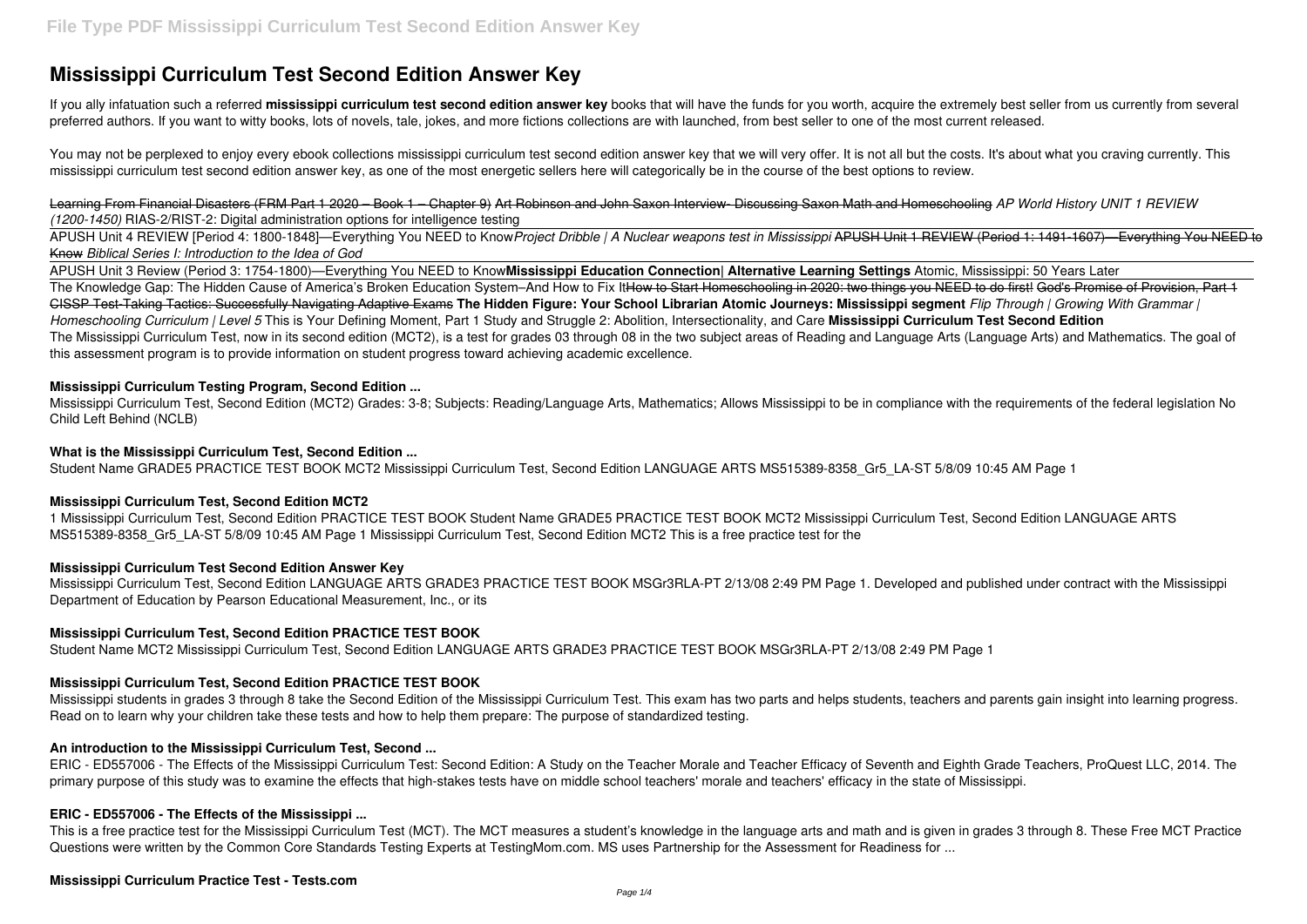The following is a summary of required statewide assessments for Mississippi students: Pre-K and Early Elementary Years. Students in pre-kindergarten through grade 3 are assessed periodically to determine what help they need to develop early literacy skills. Grade 3 students take a test at the end of the year to qualify for promotion to grade 4.

### **Student Assessment | The Mississippi Department of Education**

Yates, Tracy Hardwell, "Teachers' Self-Efficacy in Mathematics and Teaching Mathematics, Instructional Practices, and the Mississippi Curriculum Test, Second Edition for Mathematics in Grades 3-5" (2014). Dissertations. 241. https://aquila.usm.edu/dissertations/241

## **"Teachers' Self-Efficacy in Mathematics and Teaching ...**

Though these data can be used as predictors, the combined effect of teacher gender, teacher race, and years of experience, along with student race, student gender, student lunch status, and prior Mississippi Curriculum Test, Second Edition Language Arts scores were not found to be statistically significant in this study.

MS Curriculum Test 2 (MCT 2) In 2012-2013 Mississippi used the Mississippi Curriculum Test, 2nd Edition (MCT2) to test students in grades 3 through 8 in language arts and math. The MCT is a standardsbased test, which means it measures how well students are mastering specific skills defined for each grade by the state of Mississippi.

## **ERIC - ED547197 - The Effects of National Board Certified ...**

mississippi-curriculum-test-second-edition-answer-key 1/1 Downloaded from datacenterdynamics.com.br on October 26, 2020 by guest Read Online Mississippi Curriculum Test Second Edition Answer Key Right here, we have countless book mississippi curriculum test second edition answer key and collections to check out.

## **Mississippi Curriculum Test Second Edition Answer Key ...**

The complaint says Winters coached students during testing or interfered with their responses during the administration of the 2013 Mississippi Curriculum Test Second Edition, or MCT2.

### **Ed Dept. charges 2nd Clarksdale teacher with cheating**

## **Batesville Intermediate School Batesville, MS Ratings and ...**

Lowndes has also witnessed upward trends in language arts and math in grades three through eight since the second edition of the Mississippi Curriculum Test was implemented in 2008. A press release...

### **Area districts tout improvement on test scores - The Dispatch**

In 2012-2013 Mississippi used the Mississippi Curriculum Test, 2nd Edition (MCT2) to test students in grades 3 through 8 in language arts and math. The MCT is a standards-based test, which means it measures how well students are mastering specific skills defined for each grade by the state of Mississippi.

Surveyed teachers responsible for preparing students to take the state-mandated Mississippi Curriculum Test, Second Edition (MCT2), in 56 low-performing middle schools and 57 high-performing middle schools from 69 school districts in Mississippi during the 2012/2013 school year, to determine if teacher morale and teacher efficacy can be predicted from attitudes toward the MCT2, and if there is a difference in teacher morale and teacher efficacy between teachers in low-performing schools and high-performing schools.

The purpose of this study was to examine the effectiveness of a response to intervention plan program on students' reading achievement scores on the Mississippi Curriculum Test, Second Edition (MCT2). It explored gender differences in reading achievementto determine whether differences existed between males and females on the 2010-2011 MCT2 reading achievement tests.

The purpose of this study was to determine if the Northwest Evaluation Association (NWEA) Measures of Academic Progress (MAP) reading and math assessments are a valid predictor of performance on the language arts and mathematics Mississippi Curriculum Test, 2nd Edition (MCT2). Additionally, the researcher sought to determine whether student characteristics of gender, ethnicity, and economically disadvantaged status added statistically to the prediction of MCT2 scores. The researcher used a correlational research design to answer the research questions that guide this study. Regression analyses were performed using IBM Statistical Package for the Social Sciences (SPSS), version 22. Data were collected from a Southern Mississippi school district. Scores from 676 6th grade students and 659 8th grade students were used in this study. The results of simple linear regression indicate that NWEA-MAP reading and mathematics assessments are a valid predictor of language arts and mathematics MCT2 scale scores for 6th and 8th grade students. Results of multiple regression indicate that the linear combination of fall reading NWEA-MAP RIT scores, spring reading NWEA-MAP RIT scores, student characteristics of gender, ethnicity, and economically disadvantaged status was significantly related to MCT2 language arts scale scores for sixth grade students; likewise, the linear combination of fall reading NWEA-MAP RIT scores, spring reading NWEA-MAP RIT scores, student characteristics of gender, ethnicity, and economically disadvantaged status was significantly related to MCT2 language arts scale scores for eighth grade students. Similarly, multiple regression analyses indicate that the linear combination of fall mathematics NWEA-MAP RIT scores, spring mathematics NWEA-MAP RIT scores, student characteristics of gender, ethnicity, and economically disadvantaged status was significantly related to MCT2 mathematics scale scores for sixth grade students; similarly, the linear combination of fall mathematics NWEA-MAP RIT scores, spring mathematics NWEA-MAP RIT scores, student characteristics of gender, ethnicity, and economically disadvantaged status was significantly related to MCT2 mathematics scale scores for eighth grade students.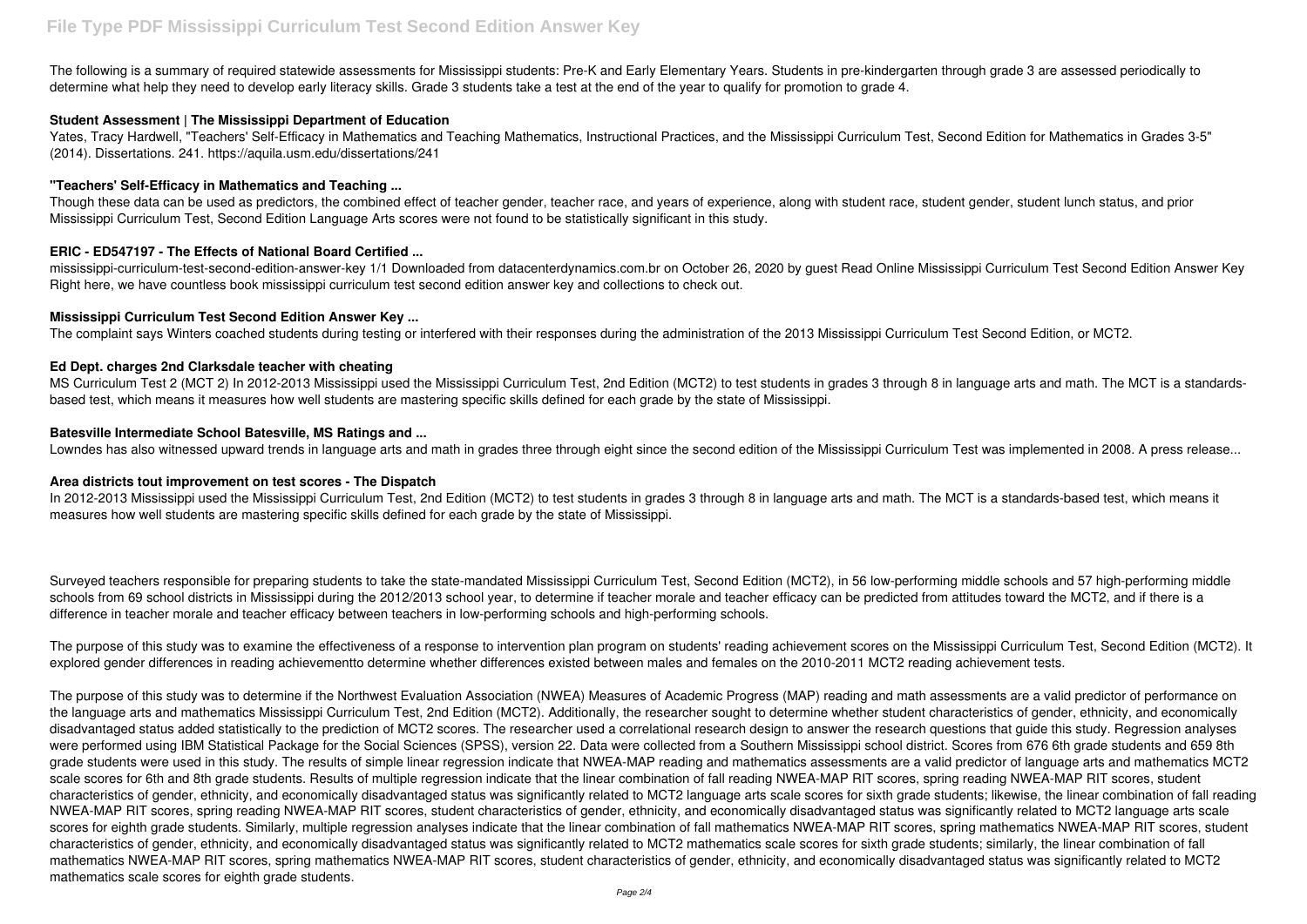The purpose of this study was to assess the impact of National Board Certified Teachers on student performance on Mississippi's Subject Area Testing Program (SATP) English II assessment, an end-ofcourse exam that assesses 10th grade students in Mississippi school districts. The researcher sought to determine if there was a statistically significant difference between the SATP English II scores of two groups of students (those taught by National Board Certified Teachers and those who were not). If there was a difference, the researcher sought to determine how the difference could be explained based on selected teacher demographic data (sex, race, highest degree received, years of experience, and National Board Certification status) and selected student demographic data (sex; race; previous scores on the Mississippi Curriculum Test, Second Edition; and free- or reduced-lunch status). The results indicated that students who were taught by National Board Certified Teachers were more likely to have higher SATP English II scores than students who were taught by non-National Board Certified Teachers. Though previous researchers have concluded that teachers' years of experience and highest degree received play a vital role in the difference in student achievement, this study did not confirm those findings. The results of this study, however, indicated that teacher and student demographic data were potentially important predictors of the language arts standardized test scores. Though these data can be used as predictors, the combined effect of teacher gender, teacher race, and years of experience, along with student race, student gender, student lunch status, and prior Mississippi Curriculum Test, Second Edition Language Arts scores were not found to be statistically significant in this study.

The nation is challenged with improving the mathematics achievement of its students. No Child Left Behind holds schools, districts, and states accountable for improving student achievement. Because high stakes tests are given at the end of the school year, schools are presented with the challenging task of developing or purchasing reliable assessments that provide accurate information describing how well students understand the skills that will be measured on the end-of-the-year high stakes tests. Curriculum based measurements are used periodically to measure student progress toward meeting objectives during the school year. The problem exists that schools are utilizing limited resources of time and money on a tool with little evidence of effectiveness in increasing mathematics scores on state assessments. The purpose of this study was to determine the relationships between the scores of the three assessments of the mathematics-Curriculum Based Measures (M-CBM) and the scores from the mathematics MCT2 for sixth-grade students. A correlational research design is used to fulfill the purpose and test the three null hypotheses. Hypothesis 1 for this study states that there is no relationship between the August 2009 M-CBM scores and the May 2010 mathematics MCT2 scores. Hypothesis 2 states that there is no relationship between the December 2009 M-CBM scores and the May 2010 mathematics MCT2 scores. Hypothesis 3 states that there is no relationship between the April 2010 M-CBM scores and the May 2010 mathematics MCT2 scores. To test the three null hypotheses, correlation coefficients were computed using the Pearson r. The results from all three hypotheses indicated that there were moderate positive correlations between scores of the M-CBM and scores of the mathematics portion of the MCT2, with the strongest relationship being between the April M-CBM and the mathematics MCT2 scores. Further analysis was done to determine if the relationship between M-CBM and mathematics MCT2 scores continued to exist when examined by mathematics MCT2 proficiency levels. The results of this analysis indicated that relationships between M-CBM and the mathematics portion of the MCT2 scores only existed for students scoring in the proficient range.

The purpose of this study was to examine the predictive strength and decision-making utility of oral reading fluency as it relates to reading comprehension. The relationship of DIBELS ORF scores and the Language Arts (LA) Mississippi Curriculum Test 2 (MCT2) scores was explored. Specifically, the research questions addressed were: (1) Is there a significant relationship between third grade students' Oral Reading Fluency score on DIBELS and Reading Achievement level on the third grade Mississippi Curriculum Test, second edition (MCT2) for language arts? (2) Is there a significant relationship between third grade students' obtained MCT2 proficiency levels of minimal, basic, proficient, and advanced and DIBELS Oral Reading Fluency performance levels? and (3) Is there a significant relationship between third grade students' obtained MCT2 language arts scale score (student achievement) and other factors: gender, lunch status, and attendance. When DIBELS ORF scores and MCT2 Language Arts scores were compared using the Pearson Product Moment Correlation, a positive correlation existed for the data collected from 261 third grade students in the Mississippi delta region (2007-2008 and 2008-2009 cohorts). A Two-Way Chi Square revealed that students who performed at the low risk benchmark for DIBELS ORF also performed in the proficient and above ranges on the MCT2 (LA). Finally, an Independent Samples T-Test demonstrated that other factors such as gender and attendance were not significant in predicting MCT2 (LA) performance. However, lunch status showed some significance with one cohort of third grade students. Nevertheless, the findings from this study are in alignment with other states such that a high correlation between the state assessment (MCT2) and DIBELS ORF exists. The researcher found evidence that the use of DIBELS ORF as a formative assessment tool, along with other variables, may provide useful data to educators to identify students at risk of reading failure on the third grade end- of- year MCT2 (LA). The information provided from this research supports the contention that DIBELS ORF data may be used to inform intervention decisions in order to prevent future reading failure.

Uses a cohort of 5th grade students in 2011-2012, and a similar cohort of students in 8th grade in 2014-2015 in the state of Mississippi, drawing on student absences, as well as scores on the Mississippi Curriculum Test, Second Edition (MCT2) in 2011-2012, and the Partnership for Assessment of Readiness for College Careers (PARCC) in 2014-2015, to determine the effect of student attendance on student achievement in Mississippi.

This study examined the impact of principals' leadership styles on the academic achievement of students as measured by the Mississippi Curriculum Test, Second Edition (MCT2). The 2013-2014 school year MCT2 mathematics and language arts scores were used as measures of student achievement and high-stakes testing. The Multifactor Leadership Questionnaire (MLQ5x) was distributed to 420 principals. However, because of incomplete information given by the principals on the questionnaire, and the fact that the Mississippi Department of Education (MDE) did not report MCT2 scores for particular schools, some of the principals' information was not useful; thus leaving the researcher with a sample size of n = 110 participants. This study was quided by 2 research questions. Relationships were analyzed using the Multivariate test for Analysis of Covariance (MANCOVA) in which the variable of socioeconomic status was used as a covariate because it was found to result statistically different scores across group means. The research questions sought to determine what type of principal leadership style resulted in higher student achievement in mathematics and language arts.